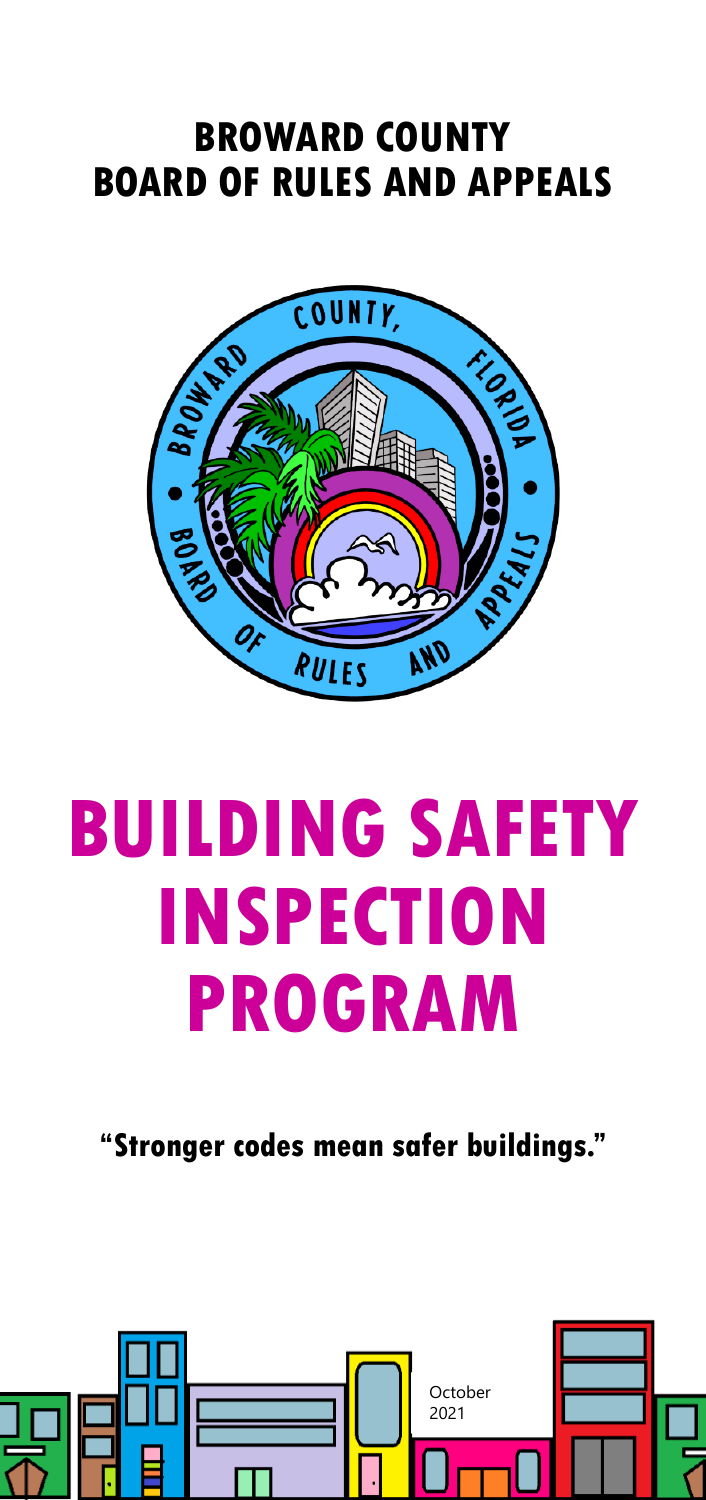## **BUILDING SAFETY INSPECTION PROGRAM SUMMARY**

- The Building Safety Inspection Program was created in 2005. The program became effective throughout Broward County in January 2006. Broward County's Building Safety Inspection Program requires structural and electrical safety inspections for buildings 40 years old and every ten years thereafter.
- By having such a program in effect, the possibilities of future building failure are minimized, and structures will be better prepared for hurricane force winds.

•

•

•

# **ACCESSING INSPECTION RECORDS**

- Each municipality is in charge of implementing the program. Once the Board of Rules and Appeals receives the building list from the Property Appraiser's Office, the agency distributes the list to the city or county building departments in Broward County.
- The building department of the city or county where the property is located has access to the results of the inspection reports and are accessible to answer questions.
- Should you have any recommended modifications to the county-wide Building Safety Inspection Program, contact the Board of Rules and Appeals for questions and/or suggestions.

Visit **broward.org/CodeAppeals** to find your building official contacts The Broward County Board of Rules and Appeals does not recommend or endorse any inspection companies.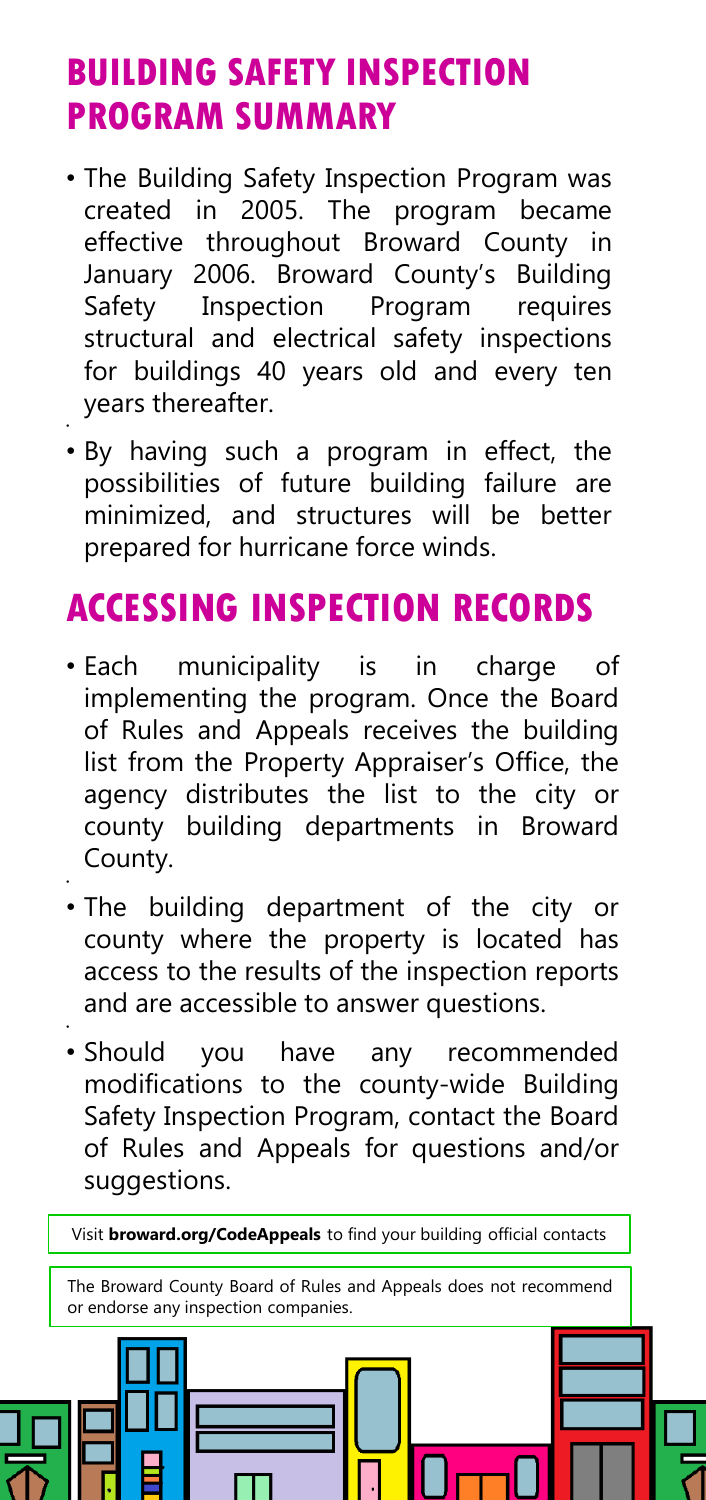# **BUILDING SAFETY INSPECTION PROGRAM: YEARLY SCHEDULE**



Building officials must notify property owners whose buildings are subject to the Building Safety Inspection Program for the specified calendar

90-day period when property owners return the Florida design professional's report to the city's building department where the building is located

> 180-day period property owners must complete the necessary electrical and structural repairs

The property inspection must be completed by a Florida licensed professional engineer or a registered architect.

As a public service, the Board of Rules and Appeals offers the list of buildings that are due for the Building Safety Inspection Program, free of charge (subject to conditions) to companies that offer inspection services.

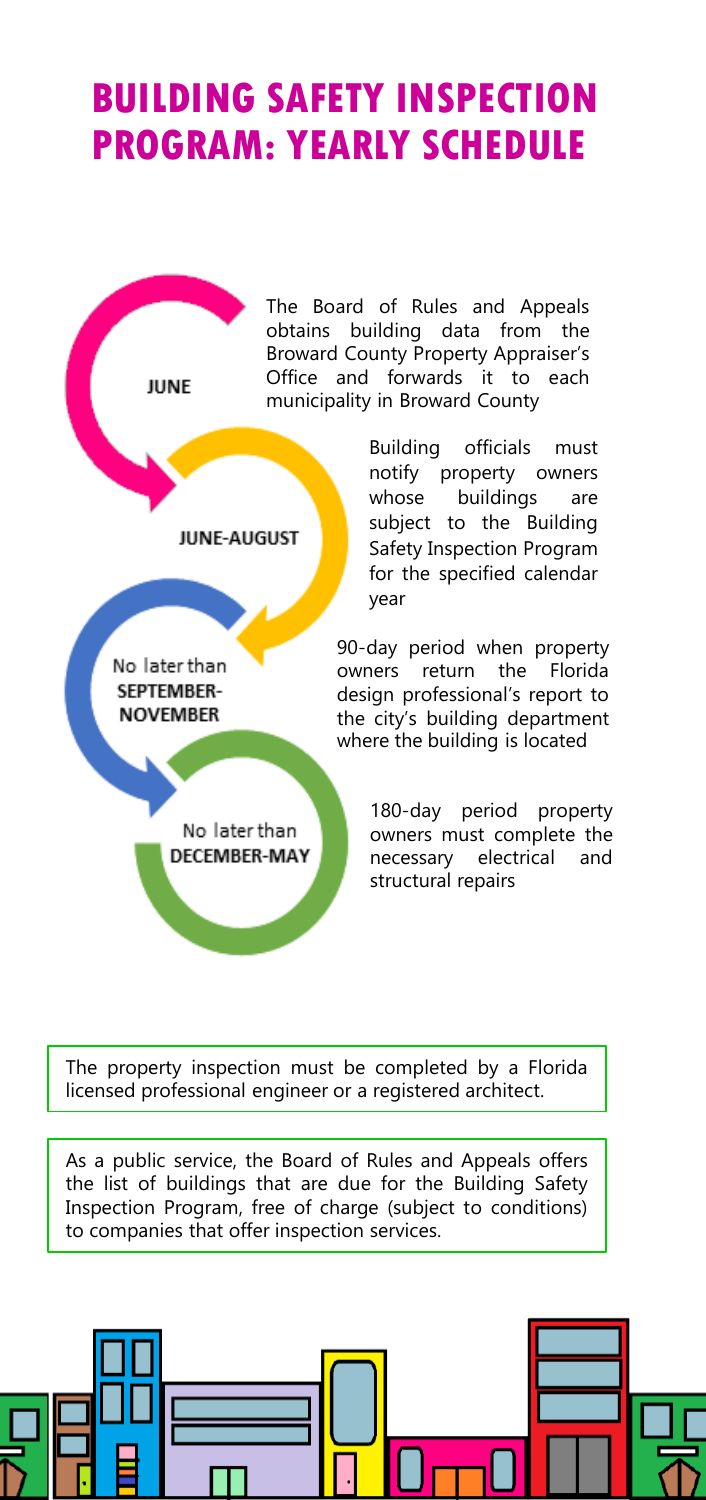**If you receive a notification to have a Building Safety Inspection, please check with your city/county building department first to verify the notification's legitimacy.**



## **MINIMUM INSPECTION GUIDELINES FOR BUILDING SAFETY INSPECTION: STRUCTURAL**

- **Masonry Walls** 
	- Cracks
	- Spalling
	- Rebar Corrosion
- Floor & Roof Systems
	- Roof
	- Floor System(s)
- Steel Framing Systems
- Concrete Framing Systems
- Windows
- Wood Framing
- **Exterior Finishes**
- Elevated Decks

# **MINIMUM INSPECTION GUIDELINES FOR BUILDING SAFETY INSPECTION: ELECTRICAL**

- **Electrical Service**
- Meter and Electrical Rooms
- Switchboards, Meter & Motor Control **Centers**
- Grounding
- Conductors
- Auxiliary Gutters, Wireways & Busways
- Electrical Panels
- **Disconnects**
- **Branch Circuits**
- Conduit & Raceways
- Low Voltage Wiring Methods
- Building Illumination
- Fire Alarm System
- **Smoke Detectors**
- **Generator**
- **Site Wiring**
- Swimming Pool & Spa Wiring
- Wiring to Mechanical Equipment

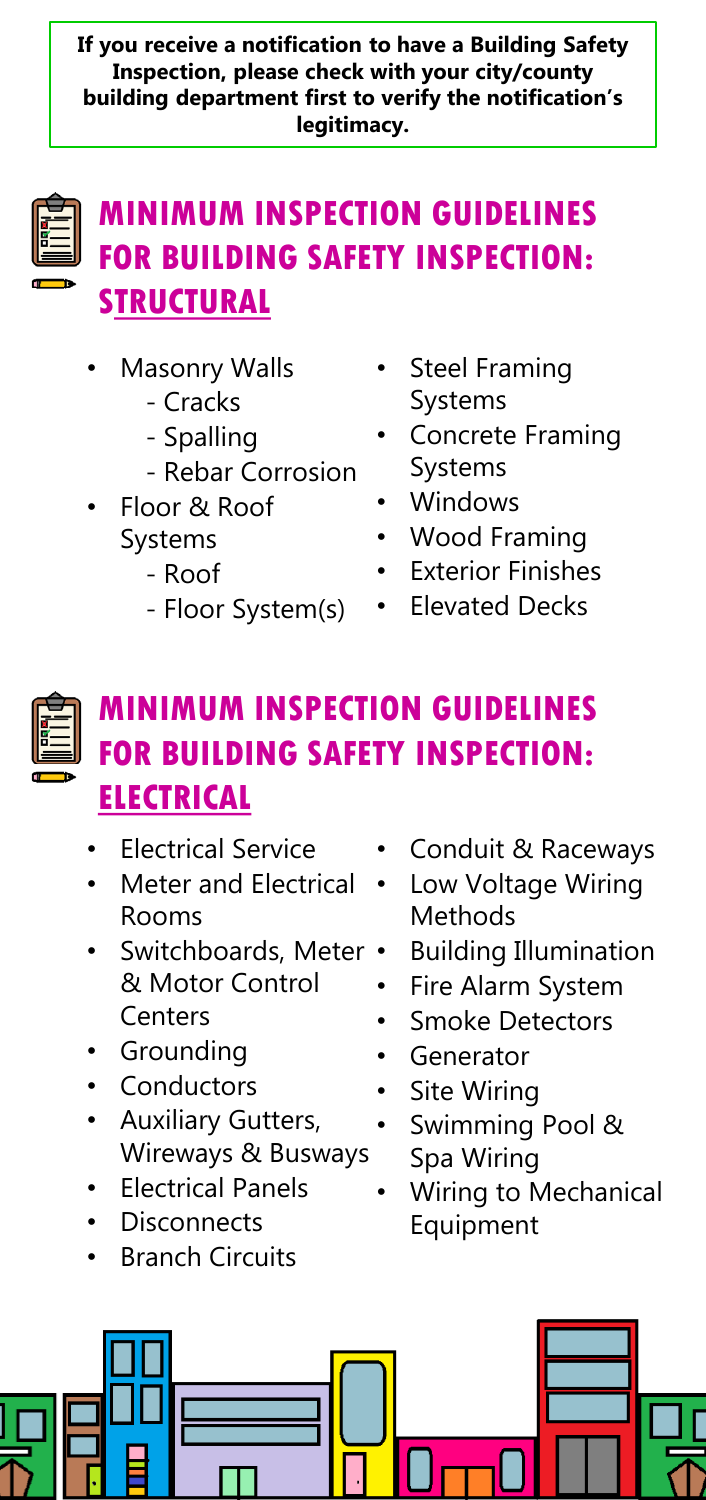# **PROGRAM EXEMPTIONS**

- Buildings less than 3,500 square feet
- Single family homes and duplexes
- United States government buildings
- State of Florida government buildings
- Schools under the jurisdiction of the Broward County School Board
- Buildings built on Indian Reservations



(Above, Right) A 1996 balcony collapse at 4111 South Ocean Drive Hollywood, FL



(Below) A 2006 balcony collapse at 4564 El Mar Drive Lauderdale-by-the-Sea, FL



For more information on the Building Safety Inspection Program visit our website: **broward.org/CodeAppeals**